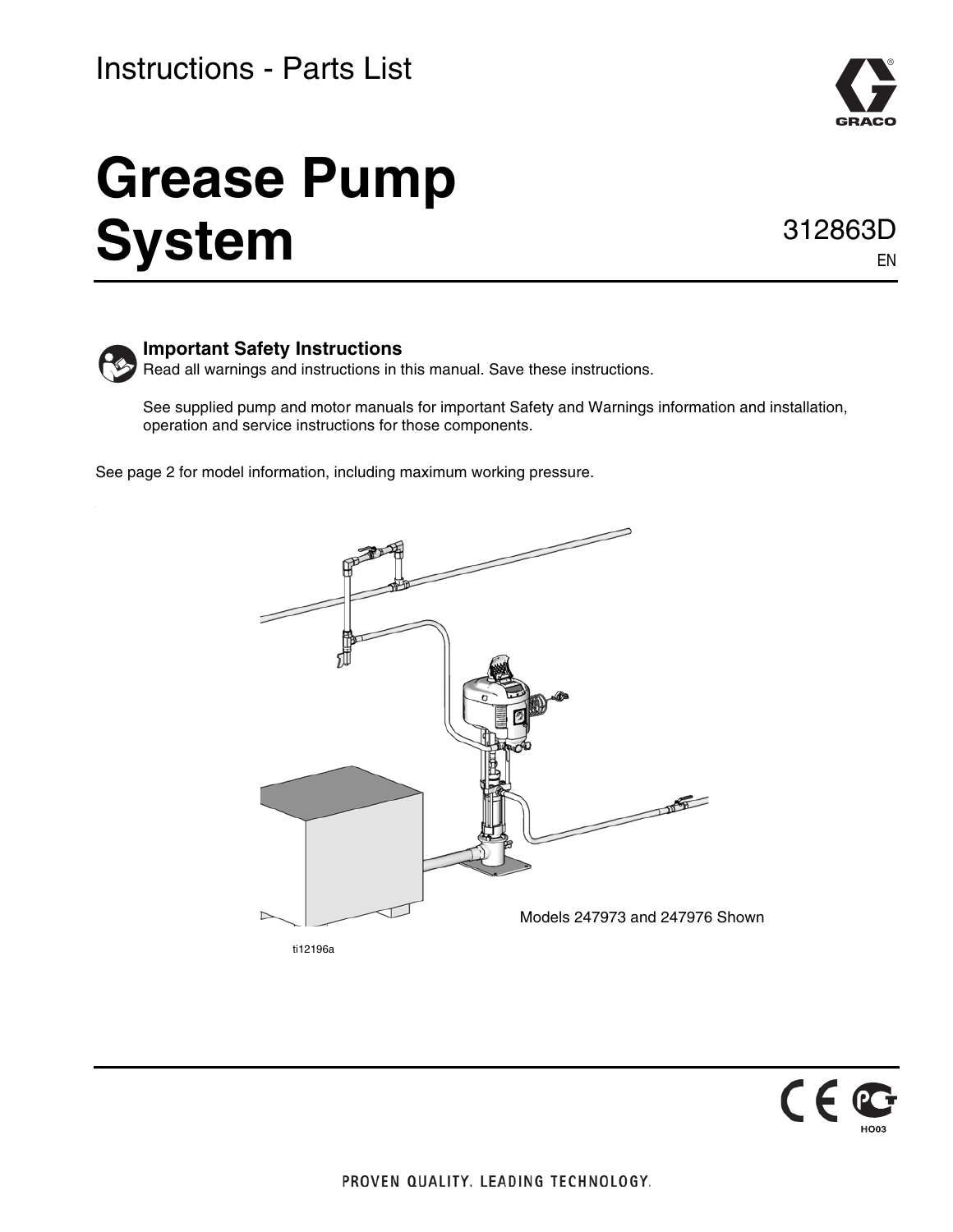# **Models**

# *NOTICE*

To prevent damage to Data Trak soft key buttons, do not press the buttons with sharp objects such as pens, plastic cards, or fingernails.

|             |                              |                                           |                              | <b>Maximum Working Pressure</b>               |     |            |      |      |              |       |
|-------------|------------------------------|-------------------------------------------|------------------------------|-----------------------------------------------|-----|------------|------|------|--------------|-------|
|             | <b>Models with Data Trak</b> |                                           |                              |                                               |     | Air        |      |      | <b>Fluid</b> |       |
| Part<br>No. | <b>Description</b>           | <b>NXT</b><br>Air<br>Motor<br><b>Size</b> | Lower<br><b>Size</b><br>(cc) | <b>Floor</b><br><b>Stand or</b><br><b>RAM</b> | psi | <b>MPa</b> | bar  | psi  | <b>MPa</b>   | bar   |
| 247973      | 14:1 Check-Mate              | 3400                                      | 500                          | <b>Floor Stand</b>                            | 100 | 0.7        | 7.0  | 1400 | 9.6          | 96.5  |
| 247974      | 29:1 Check-Mate              | 3400                                      | 250                          | <b>Floor Stand</b>                            | 100 | 0.7        | 7.0  | 2900 | 20           | 200   |
| 247975      | 63:1 Check-Mate              | 3400                                      | 100                          | <b>Floor Stand</b>                            | 72  | 0.5        | 4.9  | 4500 | 31           | 310   |
| 247976      | 26:1 Check-Mate              | 6500                                      | 500                          | <b>Floor Stand</b>                            | 100 | 0.7        | 7.0  | 2600 | 18           | 179.2 |
| 247977      | 55:1 Check-Mate              | 6500                                      | 250                          | <b>Floor Stand</b>                            | 100 | 0.7        | 7.0  | 5500 | 38           | 380   |
| 247978      | 68:1 Check-Mate              | 6500                                      | 200                          | <b>Floor Stand</b>                            | 78  | 0.54       | 5.38 | 5300 | 36.5         | 365.4 |
| 247979      | 14:1 Check-Mate              | 3400                                      | 500                          | RAM                                           | 100 | 0.7        | 7.0  | 1400 | 9.6          | 96.5  |
| 247980      | 63:1 Check-Mate              | 3400                                      | 100                          | RAM                                           | 72  | 0.5        | 4.9  | 4500 | 31           | 310   |
| 247981      | 68:1 Check-Mate              | 6500                                      | 200                          | <b>RAM</b>                                    | 78  | 0.54       | 5.38 | 5300 | 36.5         | 365.4 |

|             |                                                |                                           |                              | <b>Maximum Working Pressure</b>               |     |            |      |      |              |       |
|-------------|------------------------------------------------|-------------------------------------------|------------------------------|-----------------------------------------------|-----|------------|------|------|--------------|-------|
|             | <b>Models without Data Trak, with De-Icing</b> |                                           |                              |                                               | Air |            |      |      | <b>Fluid</b> |       |
| Part<br>No. | <b>Description</b>                             | <b>NXT</b><br>Air<br>Motor<br><b>Size</b> | Lower<br><b>Size</b><br>(cc) | <b>Floor</b><br><b>Stand or</b><br><b>RAM</b> | psi | <b>MPa</b> | bar  | psi  | <b>MPa</b>   | bar   |
| 24E006      | 14:1 Check-Mate                                | 3400                                      | 500                          | <b>Floor Stand</b>                            | 100 | 0.7        | 7.0  | 1400 | 9.6          | 96.5  |
| 24E008      | 29:1 Check-Mate                                | 3400                                      | 250                          | <b>Floor Stand</b>                            | 100 | 0.7        | 7.0  | 2900 | 20           | 200   |
| 24E010      | 63:1 Check-Mate                                | 3400                                      | 100                          | <b>Floor Stand</b>                            | 72  | 0.5        | 4.9  | 4500 | 31           | 310   |
| 24E007      | 26:1 Check-Mate                                | 6500                                      | 500                          | <b>Floor Stand</b>                            | 100 | 0.7        | 7.0  | 2600 | 18           | 179.2 |
| 24E009      | 55:1 Check-Mate                                | 6500                                      | 250                          | <b>Floor Stand</b>                            | 100 | 0.7        | 7.0  | 5500 | 38           | 380   |
| 24E011      | 68:1 Check-Mate                                | 6500                                      | 200                          | <b>Floor Stand</b>                            | 78  | 0.54       | 5.38 | 5300 | 36.5         | 365.4 |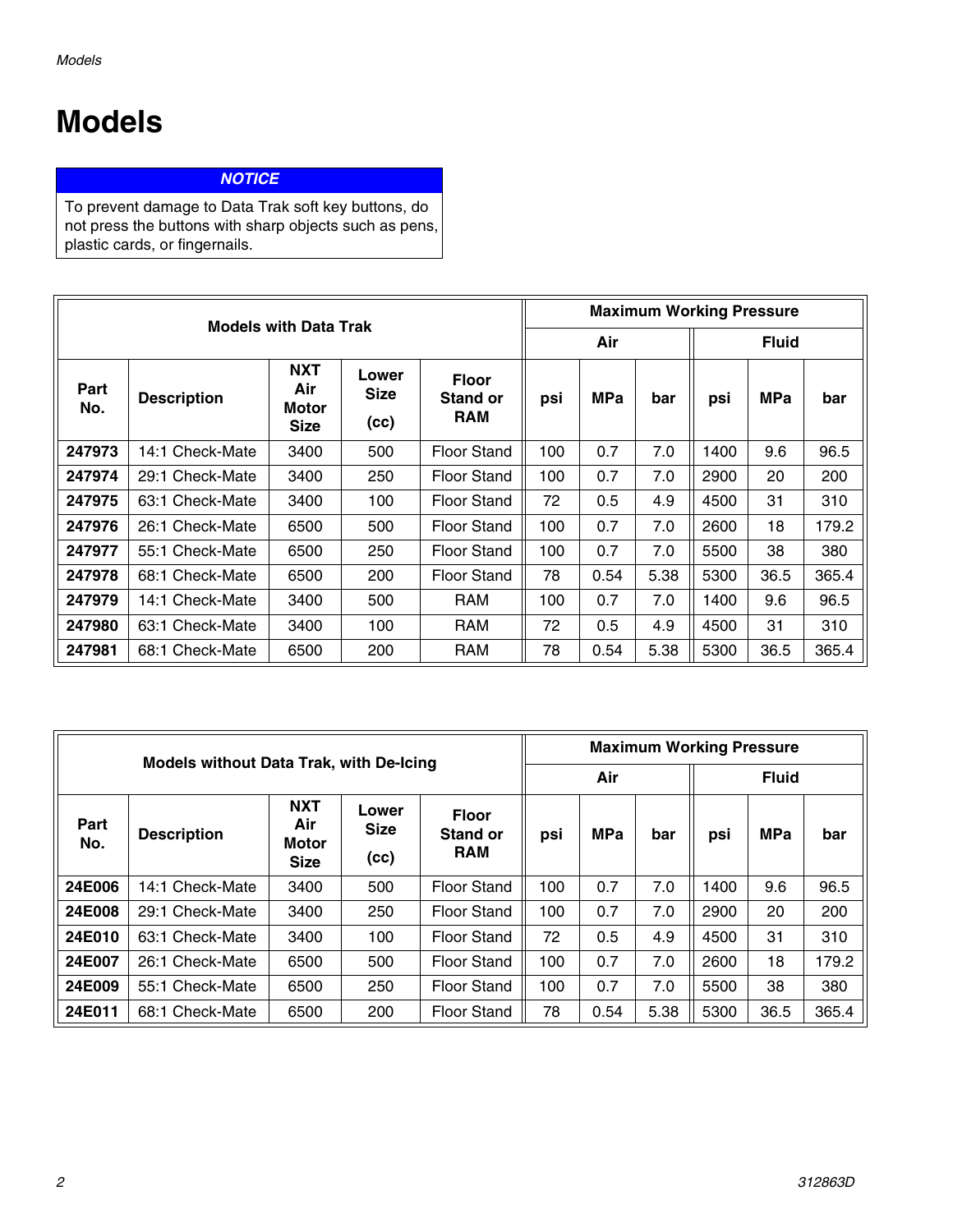# **Setup and Parts**

# **Models: 247973 and 24E006 14:1, 247976 and 24E007 26:1- Floor Stand**



#### **Ref.**

| No. |        | <b>Part No. Description</b>                | γ. |
|-----|--------|--------------------------------------------|----|
| 1   |        | 160022 FITTING, union, adapter 90°,        |    |
|     |        | model 247973                               |    |
|     |        | 116648 FITTING, swivel, 1" MXF, model      | 1  |
|     |        | 247976                                     |    |
| 2   |        | 208610 HOSE, air, coupled, 6-foot          | 1  |
| 3   |        | 115042 HOSE, fluid, coupled, 6 foot, model | 1  |
|     |        | 247973                                     |    |
|     | 244657 | HOSE, fluid, coupled, 6 foot, model        | 1  |
|     |        | 247976                                     |    |
| 4   |        | 157785 FITTING, air, swivel                |    |
| 5   |        | 244524 WIRE, ground, assembly, with        | 1  |
|     |        | clamp                                      |    |
| 6   |        | 223952 ADAPTER, pump                       |    |
| 7   |        | 512152 VALVE, ball, 1" NPT(F), model       |    |
|     |        | 247973                                     |    |
|     |        | 116471 VALVE, ball, 1" FBE, model 247976   |    |

|  | ×<br>I |
|--|--------|

| <b>Part No. Description</b>        |                                                                                                                                                                                                                                                                                            |
|------------------------------------|--------------------------------------------------------------------------------------------------------------------------------------------------------------------------------------------------------------------------------------------------------------------------------------------|
| P14MCS PUMP, 14:1, 3400/500 CS SD, |                                                                                                                                                                                                                                                                                            |
| model 247973                       |                                                                                                                                                                                                                                                                                            |
|                                    |                                                                                                                                                                                                                                                                                            |
| model 247976                       |                                                                                                                                                                                                                                                                                            |
|                                    |                                                                                                                                                                                                                                                                                            |
| model 24E006                       |                                                                                                                                                                                                                                                                                            |
|                                    |                                                                                                                                                                                                                                                                                            |
| model 24E007                       |                                                                                                                                                                                                                                                                                            |
|                                    |                                                                                                                                                                                                                                                                                            |
|                                    |                                                                                                                                                                                                                                                                                            |
|                                    |                                                                                                                                                                                                                                                                                            |
|                                    |                                                                                                                                                                                                                                                                                            |
|                                    |                                                                                                                                                                                                                                                                                            |
|                                    |                                                                                                                                                                                                                                                                                            |
|                                    | P26MCS PUMP, 26:1, 6500/500 CS SD,<br>P14DCS PUMP, 14:1, 3400/500 CS SD,<br>P26DCS PUMP, 26:1, 6500/500 CS SD,<br>NXT011 CONTROL, air integrated, locking<br>116650 COUPLING, 1" x 1-1/2"<br>208390 VALVE, ball<br>222776 KIT, repair, mounting (4.5 cm)<br><b>CE Identification label</b> |

† *Attention:* To comply with CE directives, the CE identification label must be affixed to the floor stand as shown. Permanently mark the date of assembly on the label.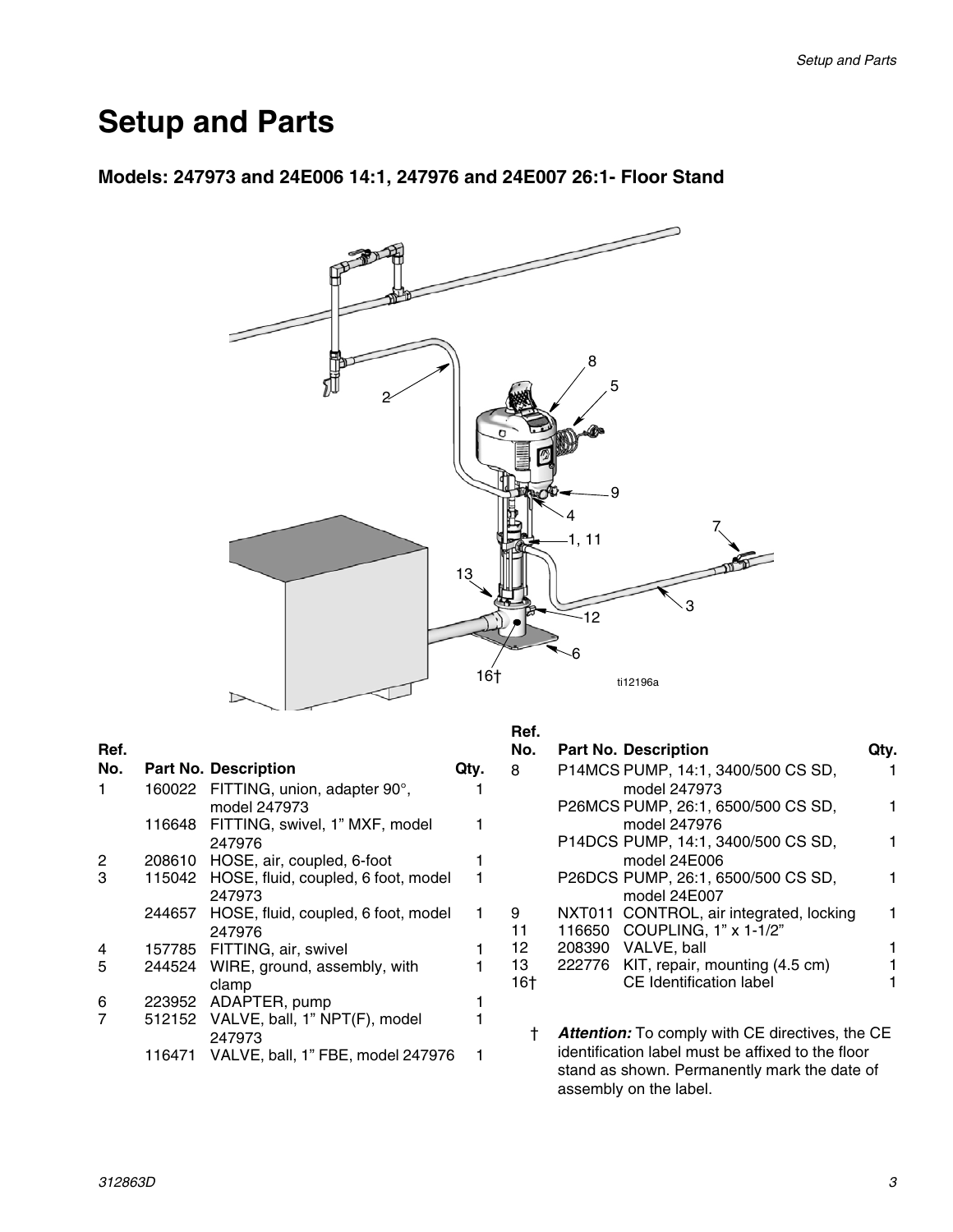# **Models: 247974 and 24E008 29:1, 247977 and 24E009 55:1, 247978 and 24E011 68:1- Floor Stand**



#### **Ref.**

| No.            |        | <b>Part No. Description</b>              | JIV. |
|----------------|--------|------------------------------------------|------|
| 1              | 116648 | FITTING, swivel, 1" MXF, model           |      |
|                |        | 247974                                   |      |
|                |        | 115262 FITTING, elbow, adapter 90°,      |      |
|                |        | model 247977, 247978                     |      |
| 2              | 208610 | HOSE, air, coupled, 6-foot               | 1    |
| $\overline{4}$ |        | 157785 FITTING, air, swivel              | 1    |
| 5              | 244524 | WIRE, ground, assembly, with             |      |
|                |        | clamp                                    |      |
| 6              |        | 223952 ADAPTER, pump                     | 1    |
| 7              |        | 116471 VALVE, ball, 1" FBE, model 247974 | 1    |
|                |        | 521477 VALVE, ball, 1", model 247977,    | 1    |
|                |        | 247978                                   |      |
| 8              |        | P29MCS PUMP, 29:1, 3400/250 CS SD,       |      |
|                |        | model 247974                             |      |
|                |        | P55MCS PUMP, 55:1, 6400/250 CS, model    |      |
|                |        | 247977                                   |      |
|                |        | P68MCS PUMP, 68:1, 6400/200 CS, SD,      |      |
|                |        | model 247978                             |      |
|                |        | P29DCS PUMP, 29:1, 3400/250 CS SD,       |      |
|                |        | model 24E008                             |      |
|                |        | P55DCS PUMP, 55:1, 6400/250 CS, model    |      |
|                |        | 24E009                                   |      |
|                |        |                                          |      |

| No.   | <b>Part No. Description</b>               |  |
|-------|-------------------------------------------|--|
|       | P68DCS PUMP, 68:1, 6400/200 CS, SD,       |  |
|       | model 24E011                              |  |
| 9     | NXT011 CONTROL, air integrated, locking,  |  |
|       | model 247974 and 247977                   |  |
|       | NXT031 CONTROL, air, locking, 85 psi,     |  |
|       | model 247978, 24E011                      |  |
| 11    | C38302 FITTING, nipple, CS, 1" npt, model |  |
|       | 247977, 247978                            |  |
| 12    | 208390 VALVE, ball                        |  |
| 13    | 222776 KIT, repair, mounting (4.5 cm)     |  |
| 14    | 244657 HOSE, fluid coupled, 6 foot        |  |
| $16+$ | <b>CE Identification label</b>            |  |

† *Attention:* To comply with CE directives, the CE identification label must be affixed to the floor stand as shown. Permanently mark the date of assembly on the label.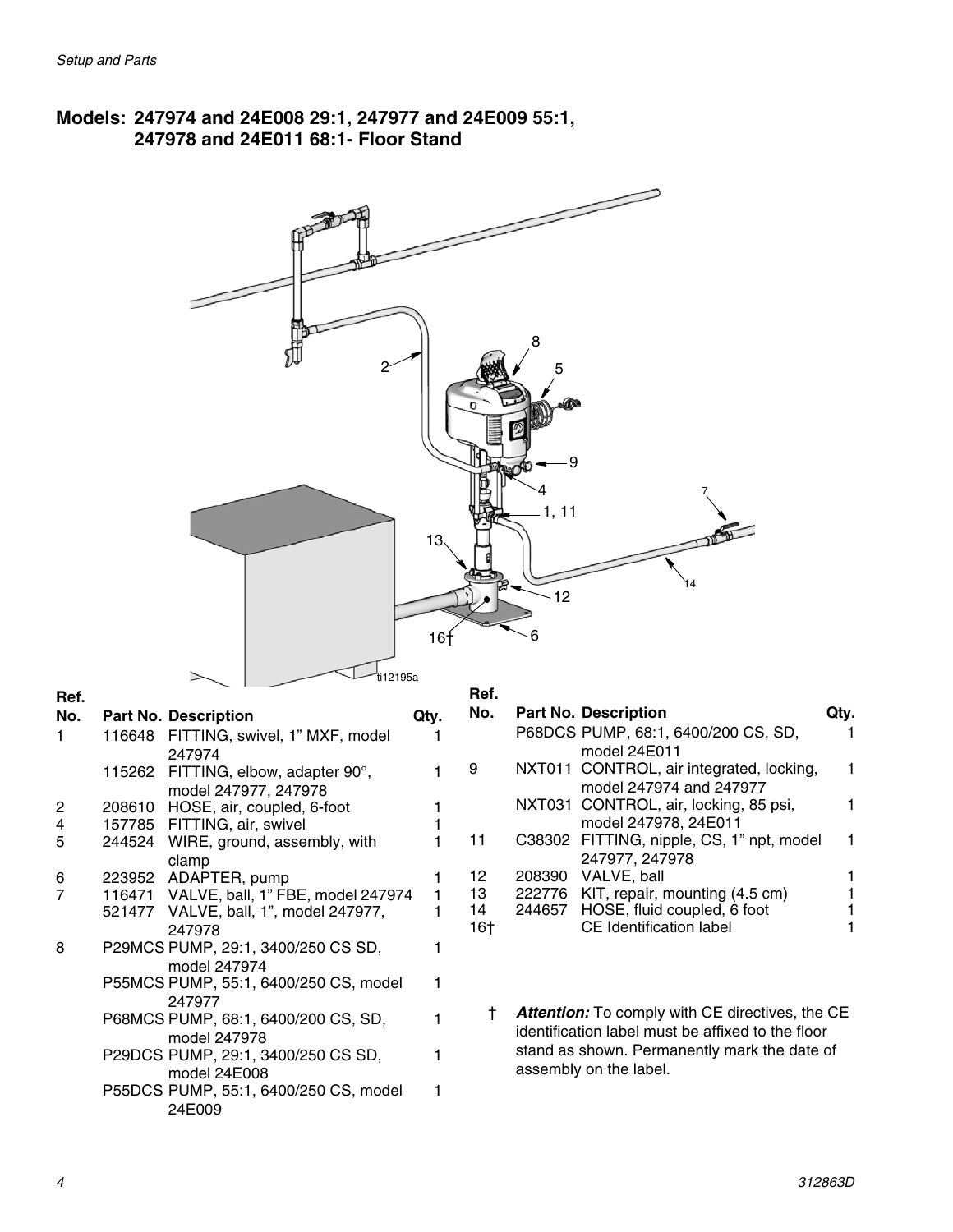### **Models: 247975 and 24E010 63:1- Floor Stand**



#### **Ref.**

| No. |        | <b>Part No. Description</b>                           |  |
|-----|--------|-------------------------------------------------------|--|
| 1   |        | 115262 FITTING, elbow, adapter 90°                    |  |
| 2   |        | 208610 HOSE, air, coupled, 6-foot                     |  |
| 4   |        | 157785 FITTING, air, swivel                           |  |
| 5   |        | 244524 WIRE, ground, assembly, with<br>clamp          |  |
| 6   |        | 223952 ADAPTER, pump                                  |  |
| 7   |        | 521477 VALVE, ball, 1"                                |  |
| 8   |        | P63MCS PUMP, 63:1, 3400/100 CS SD<br>model 247975     |  |
|     |        | P63DCS PUMP, 63:1, 3400/100 CS SD<br>model 24E010     |  |
| 9   |        | NXT031 CONTROL, air, locking, 85 psi,<br>model 247978 |  |
| 12  |        | 208390 VALVE, ball                                    |  |
| 13  |        | 222776 KIT, repair, mounting (4.5 cm)                 |  |
| 14  | 244657 | HOSE, fluid, coupled, 6 foot                          |  |
| 15  | 202965 | FITTING, union, adapter                               |  |
| 16† |        | <b>CE Identification label</b>                        |  |

† *Attention:* To comply with CE directives, the CE identification label must be affixed to the floor stand as shown. Permanently mark the date of assembly on the label.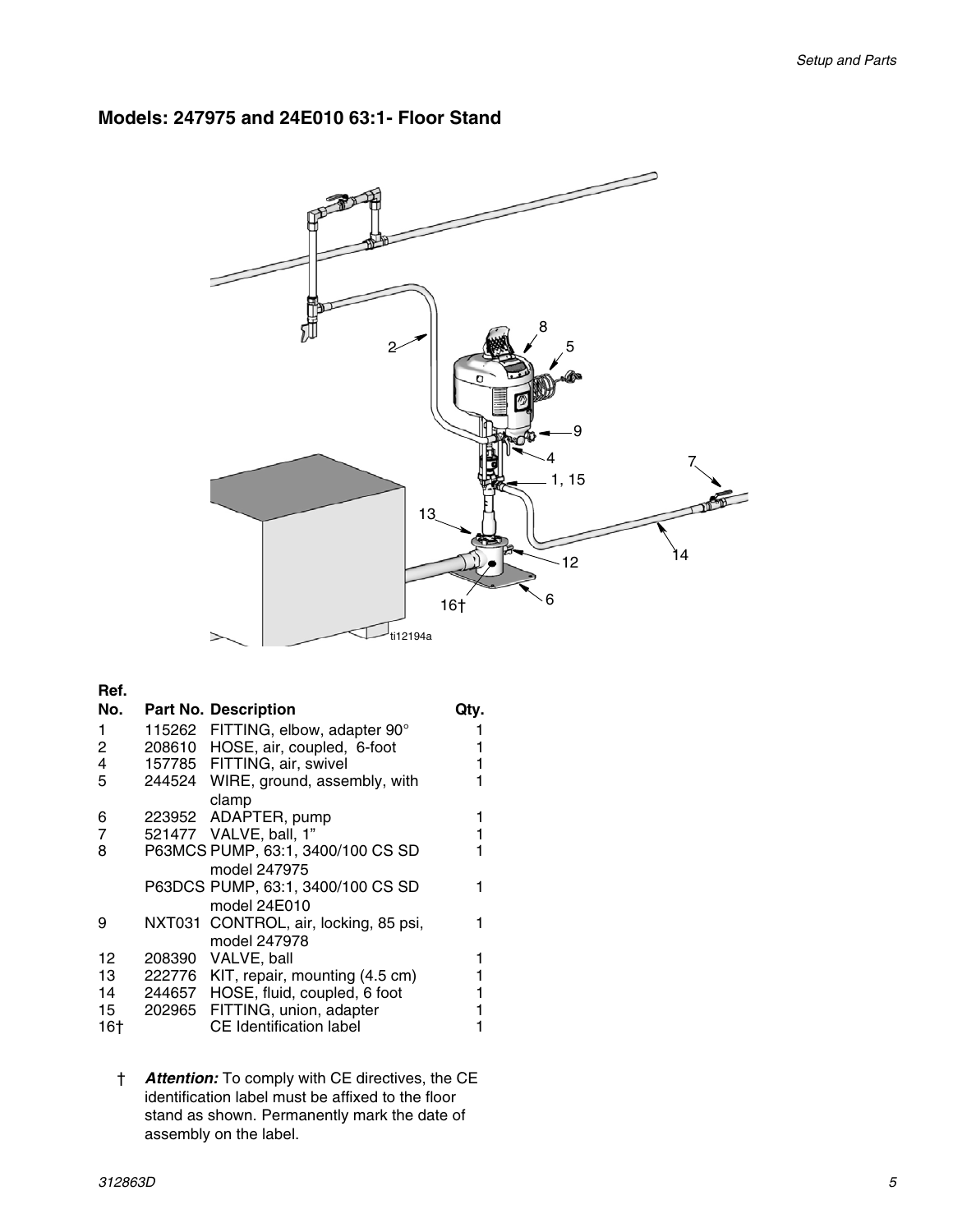### **Models: 247979 - RAM**



#### **Ref.**

| No.            | <b>Part No. Description</b>          |  |
|----------------|--------------------------------------|--|
| $\mathbf{1}$   | 119363 FITTING, swivel               |  |
| 2              | 208610 HOSE, air, coupled, 6-foot    |  |
| 3              | 115042 HOSE, fluid, coupled, 6 foot  |  |
| $\overline{4}$ | 157785 FITTING, air, swivel          |  |
| -7             | 512152 VALVE, ball, 1" NPT(F)        |  |
| 8              | CM53BN SUPPLY UNIT, 14:1 smart, 3.0, |  |
|                | <b>RAM, 200L</b>                     |  |
| 11             | 116650 COUPLING, 1" x 1-1/2"         |  |
| 16†            | <b>CE Identification label</b>       |  |

† *Attention:* To comply with CE directives, the CE identification label must be affixed to the tie beam as shown. Permanently mark the date of assembly on the label.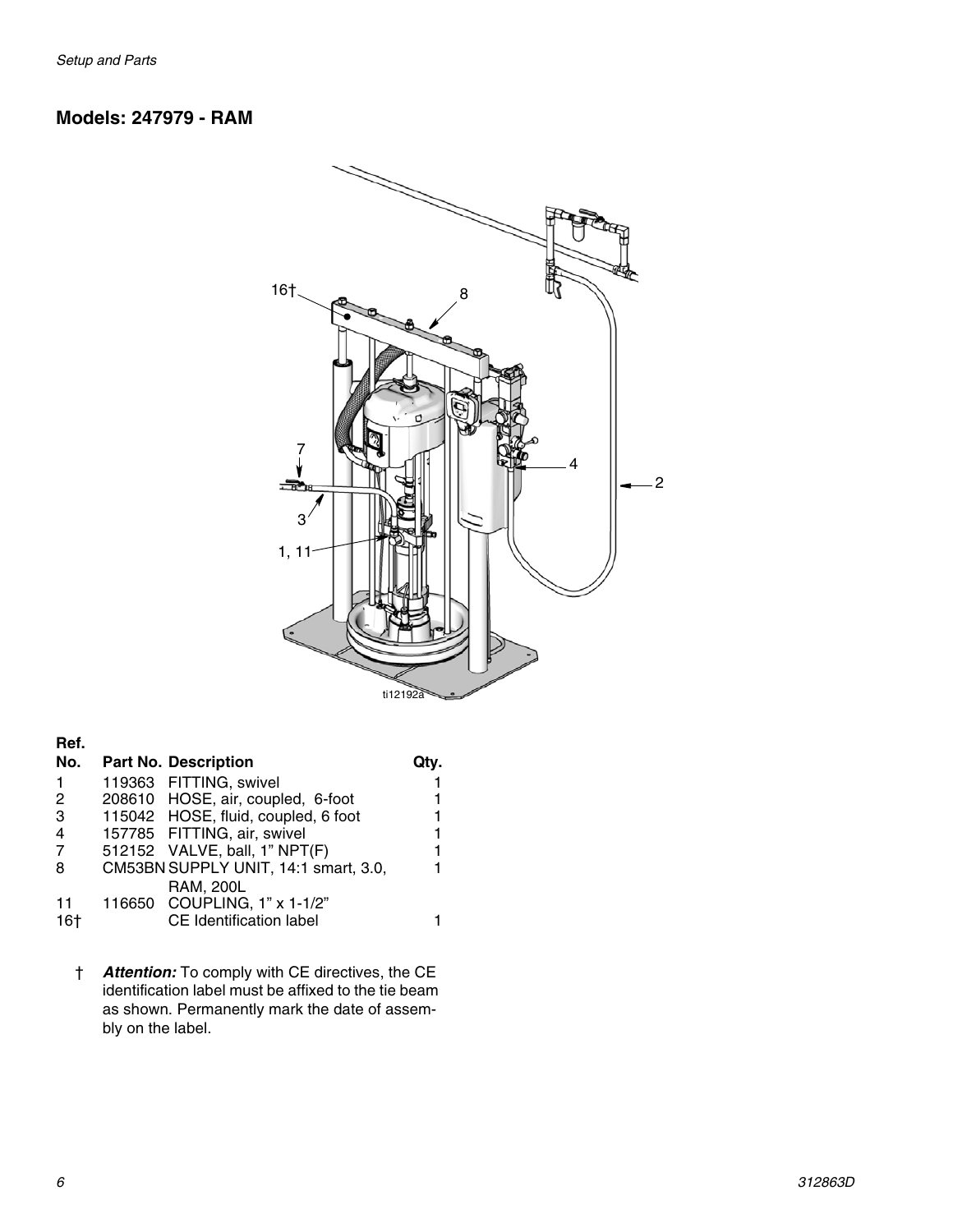### **Models: 247980 - RAM**



#### **Ref.**

| No.         | <b>Part No. Description</b>         |  |
|-------------|-------------------------------------|--|
| $\mathbf 1$ | 115262 FITTING, union, adapter 90°  |  |
| 2           | 208610 HOSE, air, coupled, 6-foot   |  |
| 3           | 244657 HOSE, fluid, coupled, 6 foot |  |
| 4           | 157785 FITTING, air, swivel         |  |
| 7           | 521477 VALVE, ball, 1"              |  |
| 8           | CM17BN SUPPLY UNIT, 63:1            |  |
| ġ*          | 120306 VALVE, safety, 85 psi        |  |
| 10          | 202965 FITTING, union, adapter      |  |
| 16†         | <b>CE Identification label</b>      |  |

- † *Attention:* To comply with CE directives, the CE identification label must be affixed to the tie beam as shown. Permanently mark the date of assembly on the label.
- \* Do not use the Safety Valve 103347 included with item 8, Supply Unit CM17BA. Instead use item 9, the 85 psi, Safety Valve 120306.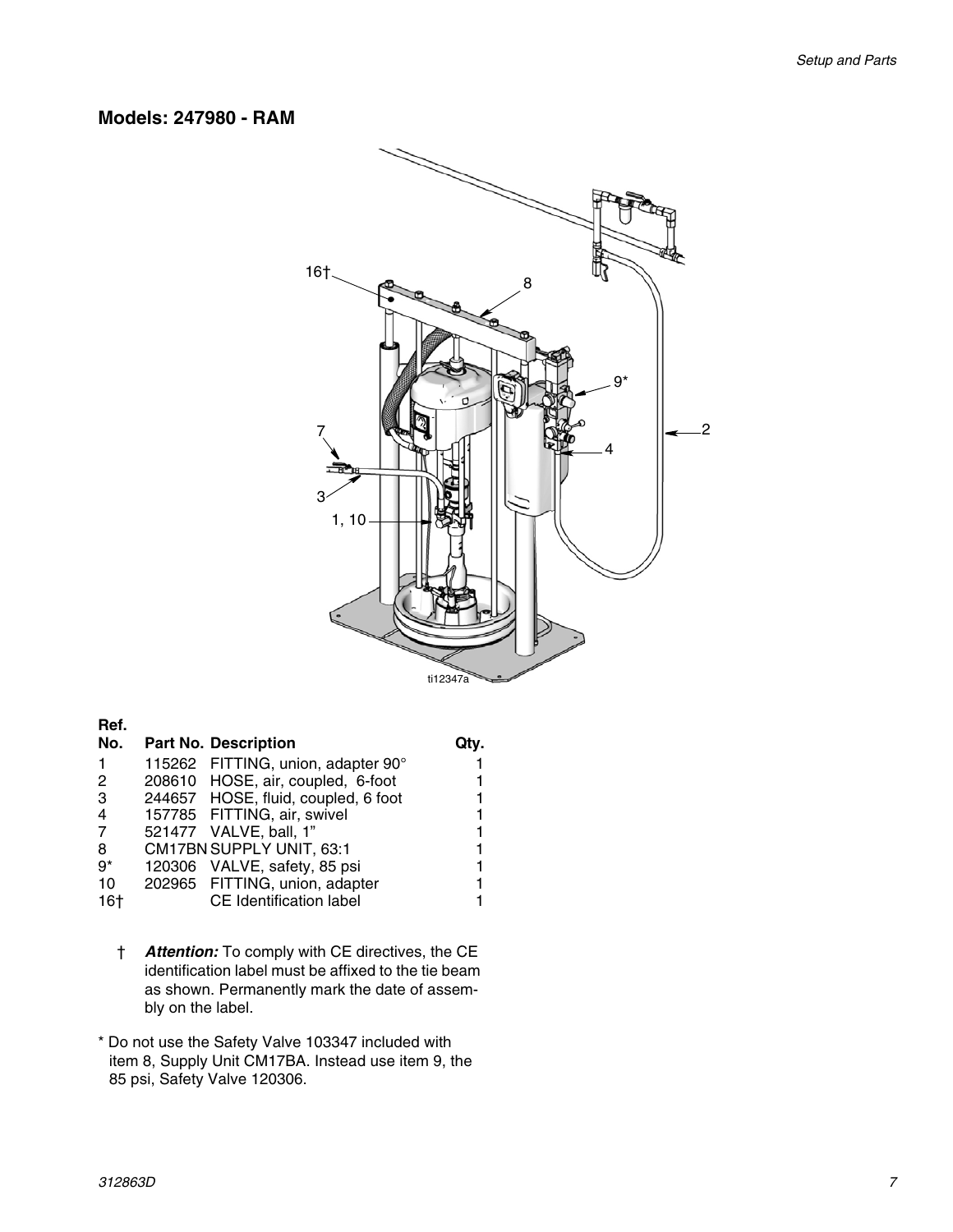### **Models: 247981 - RAM**



#### **Ref.**

| No. |        | <b>Part No. Description</b>         |  |
|-----|--------|-------------------------------------|--|
| 1   | 115262 | FITTING, union, adapter 90°         |  |
| 2   |        | 208610 HOSE, air, coupled, 6-foot   |  |
| 3   |        | 244657 HOSE, fluid, coupled, 6 foot |  |
| 4   |        | 157785 FITTING, air, swivel         |  |
| -7  |        | 521477 VALVE, ball, 1"              |  |
| 8   |        | CM2RBN SUPPLY UNIT, 68:1 SMART, 3.0 |  |
|     |        | <b>RAM 200</b>                      |  |
| 10  |        | C38302 FITTING, nipple, CS, 1" npt  |  |
| 16† |        | <b>CE Identification label</b>      |  |

† *Attention:* To comply with CE directives, the CE identification label must be affixed to the tie beam as shown. Permanently mark the date of assembly on the label.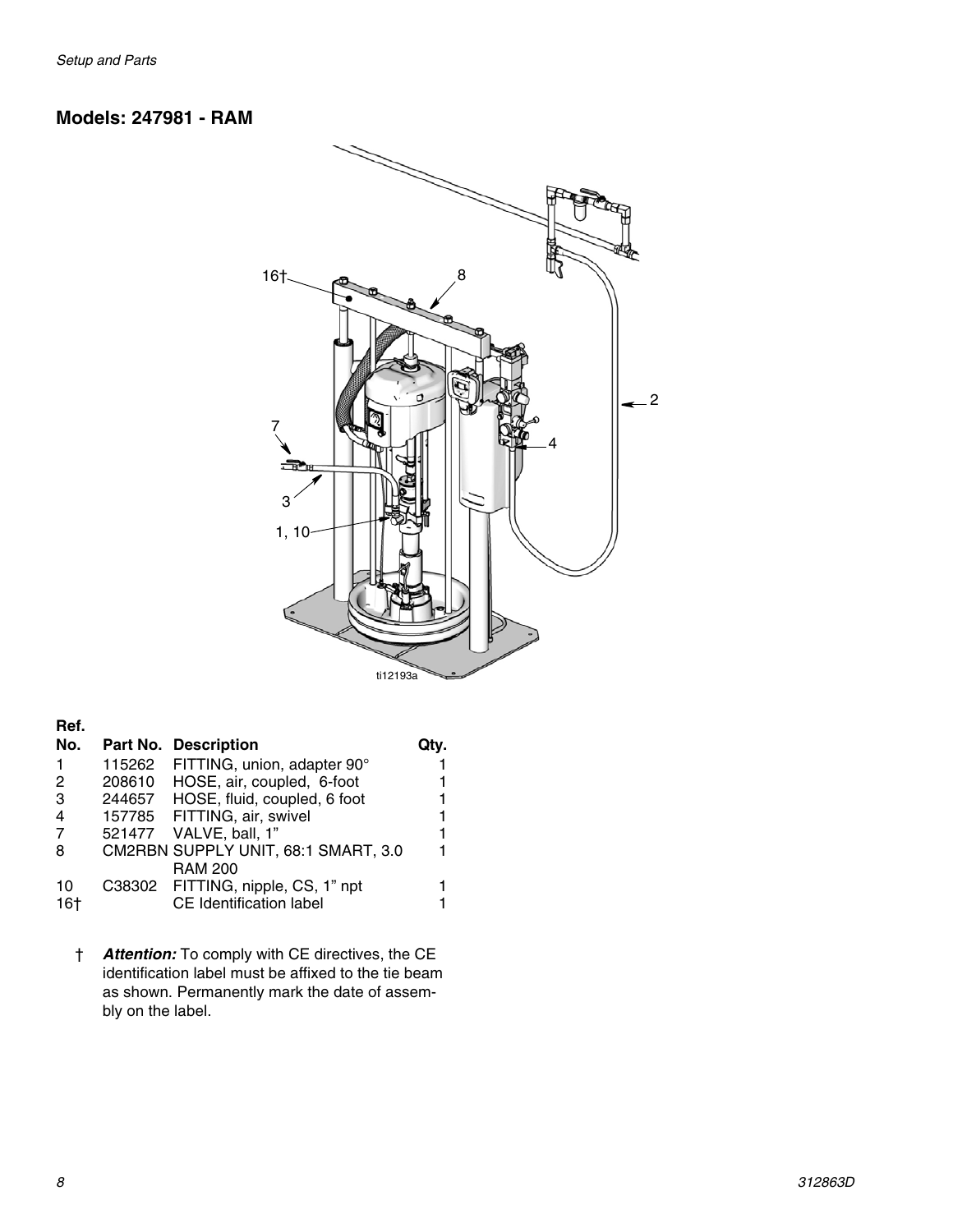# **California Proposition 65**

# **CALIFORNIA RESIDENTS**

 **WARNING:** Cancer and reproductive harm – www.P65warnings.ca.gov.